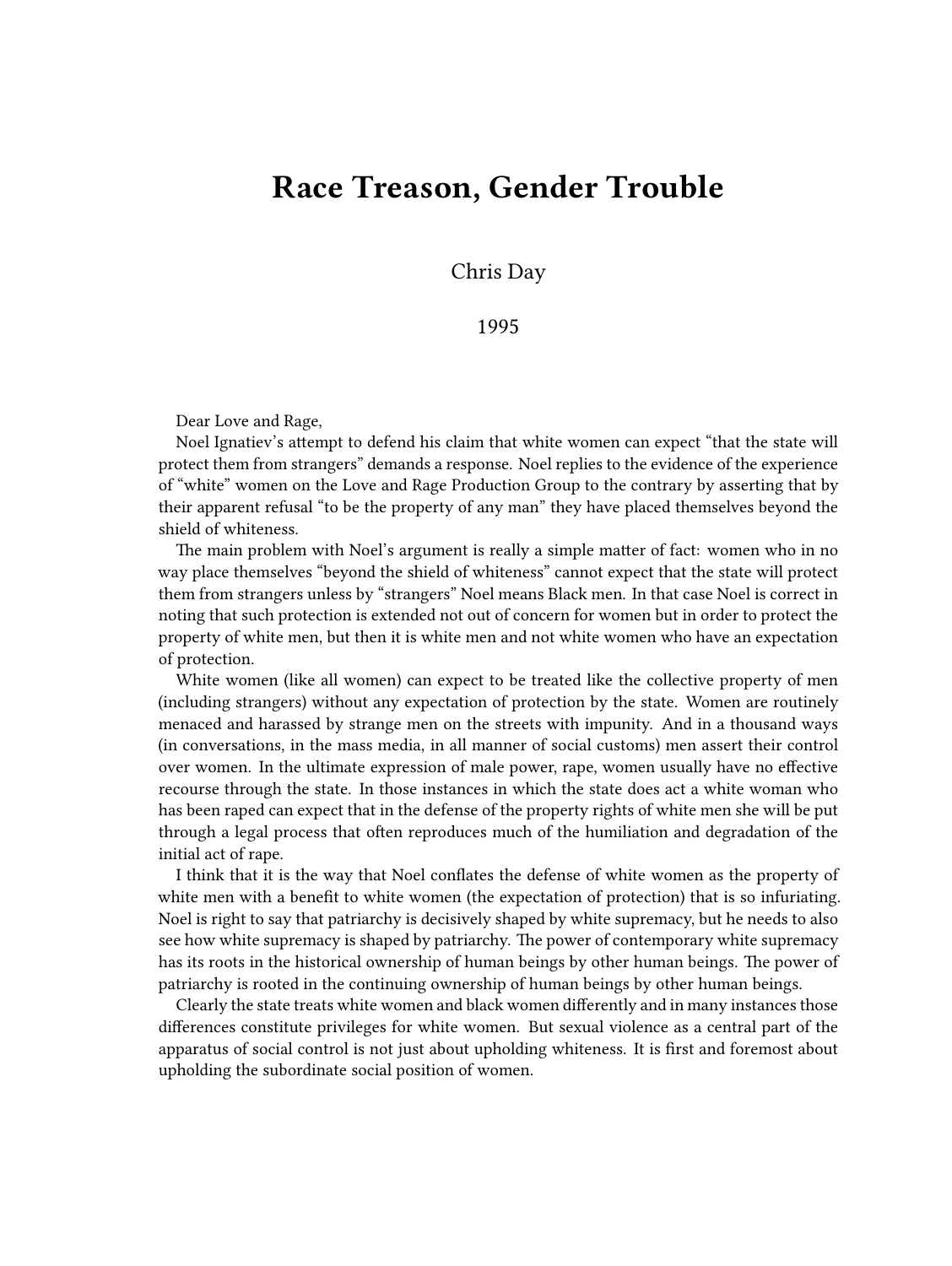Noel claims that "statistics show that the safest thing to be in this country is a white woman." The crucial term here is "thing." White women are safe only if we exclude the vast majority of violence that is done to them by men who claim ownership over them (fathers, brothers, husbands, boyfriends, bosses…). That violence of course is highly underrepresented in any statistics precisely because women know that they can't expect to be protected by the state. These statistics also exclude the millions of times women capitulate to men (to have sex, to do the dishes, to do what he wants) who have not even threatened violence because those women know that it lurks just beneath the surface of the situation.

Noel argues that by refusing male control rebellious women (like the women on the Production Group) are locating themselves outside of whiteness. By attempting to define acts of resistance to the patriarchy through the solitary lens of race treason Noel is effectively erasing the feminist content of those acts. The emerging theory and practice of race treason will be better served by a respectful analysis of the full range of resistance to the full range of forms of domination than by trying to drag every expression of revolt or refusal under the umbrella of treason to whiteness.

Love and Kisses, Christopher Day